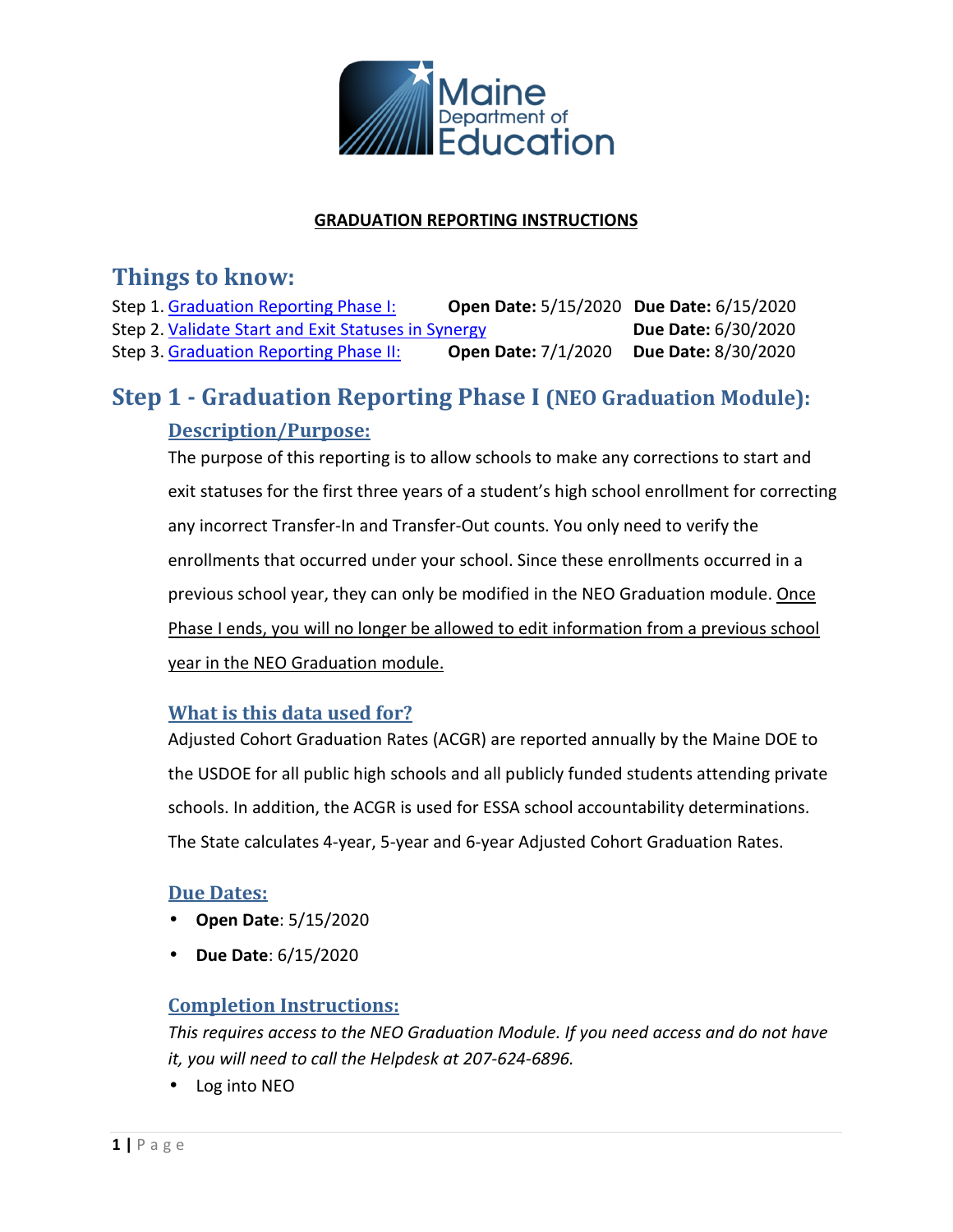

• On the NEO dashboard; find the ribbon header labeled "Graduation Data". This is where Graduation reporting is located.

| Maine<br><b>DOE</b>                                                                                                                                                    |                        |                                                                                                             |                  |                                                              | <b>From Maine Department of Education</b> |                                                           |                     |               |
|------------------------------------------------------------------------------------------------------------------------------------------------------------------------|------------------------|-------------------------------------------------------------------------------------------------------------|------------------|--------------------------------------------------------------|-------------------------------------------|-----------------------------------------------------------|---------------------|---------------|
| DC&R<br>Dashboard<br>Core                                                                                                                                              | <b>Graduation Data</b> | <b>Maine Educational Assessment</b><br><b>Maine Schools</b>                                                 | <b>Nutrition</b> | <b>RAS</b>                                                   | <b>Special Education</b>                  | <b>Staff</b>                                              | <b>Student Data</b> | Transportatio |
| <b>Neo Dashboard</b>                                                                                                                                                   |                        |                                                                                                             |                  |                                                              |                                           |                                                           |                     |               |
| <b>PUBLIC</b>                                                                                                                                                          |                        | CORE                                                                                                        |                  | <b>DC&amp;R</b>                                              |                                           | <b>FACILITIES</b>                                         |                     |               |
| Certification Application Lookup<br>Contact Search (formerly Superintendent Search)<br>Graduation Rates & Dropout Rates Data<br>MeDOE on Maine.gov<br>P <sub>100</sub> |                        | "Core Home"<br>Create Organization<br>Manage Accounts<br>Manage Existing Organization<br><b>User Rights</b> |                  | *DC&R Home*<br>DC&R Main Report                              | <b>DC&amp;R Reporting Calendar</b>        | EFF-10 Instructions                                       |                     |               |
| <b>GRADUATION DATA</b>                                                                                                                                                 |                        | <b>MAINE EDUCATIONAL ASSESSMENT</b>                                                                         |                  | <b>MAINE SCHOOLS</b>                                         |                                           | <b>NUTRITION</b>                                          |                     |               |
| "Graduation Data Home"<br>District Certified Graduation and Dropout Rates                                                                                              |                        | "Maine Educational Assessment Home"                                                                         |                  | "Maine Schools Home"<br>Main Page                            |                                           | "Nutrition Home"<br>Manage Nutrition<br>Nutrition Reports |                     |               |
| <b>RAS</b>                                                                                                                                                             |                        | <b>SPECIAL EDUCATION</b>                                                                                    |                  | <b>STAFF</b>                                                 |                                           | <b>STUDENT DATA</b>                                       |                     |               |
| "RAS Home"                                                                                                                                                             |                        | "Special Education Home"                                                                                    |                  | "Staff Home"<br>Staff Details - Courses<br>Cleff Details FTF |                                           | "Student Data Home"                                       |                     |               |

- Here, you'll see a landing page with some information explaining the reporting process. From here, locate the 'Graduation' header and choose "School Admin Unit Summary".
- This will bring you to the following landing page:

**School Admin Unit Summary** 

|                                     | Select SAU : New York 1999 | Graduation Reporting Phase I is due to DOE by 05/15/2019 |                           |                   |  |  |  |  |  |
|-------------------------------------|----------------------------|----------------------------------------------------------|---------------------------|-------------------|--|--|--|--|--|
| <b>STATE</b>                        |                            | -Graduation Reporting Phase I:-                          |                           |                   |  |  |  |  |  |
| <b>Reports</b>                      | <b>Completion By</b>       | <b>Report Status</b>                                     | <b>Report Status Date</b> | <b>Navigation</b> |  |  |  |  |  |
| <b>Graduation Reporting Phase I</b> |                            |                                                          |                           | <b>View</b>       |  |  |  |  |  |
| Submit To DOE                       |                            |                                                          |                           |                   |  |  |  |  |  |

• After pressing 'View', you will see a report like the following:

|                          | ■ 图 号 号 号<br>SAU:<br>School: <b>Andrew School</b><br>Cohort Year: 2019-2020 |  |                                             |  |                                      |                         |  |                              |                        |                            |                                        |                |            |                                          |
|--------------------------|-----------------------------------------------------------------------------|--|---------------------------------------------|--|--------------------------------------|-------------------------|--|------------------------------|------------------------|----------------------------|----------------------------------------|----------------|------------|------------------------------------------|
| Go Back to Summary Page  |                                                                             |  |                                             |  |                                      |                         |  |                              |                        |                            |                                        | Search:        |            |                                          |
| Student ID               | <b>First Name</b>                                                           |  | <b>Last Name</b>                            |  | <b>Student</b><br><b>Cohort Year</b> | <b>School</b><br>Cohort |  | <b>Transfer</b><br><b>In</b> | <b>Transfer</b><br>Out | Early/Expected<br>Graduate | <b>Currently Enrolled in</b><br>School | Validate       | Navigation | <b>Status</b><br>$\overline{\mathbf{v}}$ |
|                          | <b>The State</b>                                                            |  | <b>Contract Contract</b>                    |  | 2019-2020                            | $\circ$                 |  | $\overline{0}$               | $\circ$                | $\circ$                    |                                        | $-1$           | Edit       | Validate                                 |
| <b>COLLEGE AND STATE</b> | <b>Common</b>                                                               |  | <b>Contract Contract Contract</b>           |  | 2019-2020                            | $\overline{1}$          |  |                              | $\mathbf{0}$           | $\mathbf{0}$               | 0                                      | $\overline{c}$ | Edit       | Validate                                 |
|                          | mu                                                                          |  | <b>CONTRACTOR</b>                           |  | 2019-2020                            |                         |  |                              | $\circ$                | $\mathbf{0}$               | $\circ$                                | $\overline{2}$ | Edit       | Validate                                 |
|                          |                                                                             |  | <b>COLLECTION</b>                           |  | 2019-2020                            | $\overline{1}$          |  |                              | $\mathbf{0}$           | $\mathbf{0}$               | $\circ$                                | $\overline{c}$ | Edit       | Validate                                 |
|                          | m                                                                           |  | <b>The Contract</b>                         |  | 2019-2020                            | $\circ$                 |  | $\overline{0}$               | $\circ$                | $\circ$                    |                                        | $-1$           | Edit       | Validate                                 |
|                          | $-11 - 11$                                                                  |  | <b>College College</b><br><b>Contractor</b> |  | 2019-2020                            | $\circ$                 |  | $\overline{\mathbf{c}}$      | 72                     | $\circ$                    | 0                                      |                | Edit       | SAU<br>Updated                           |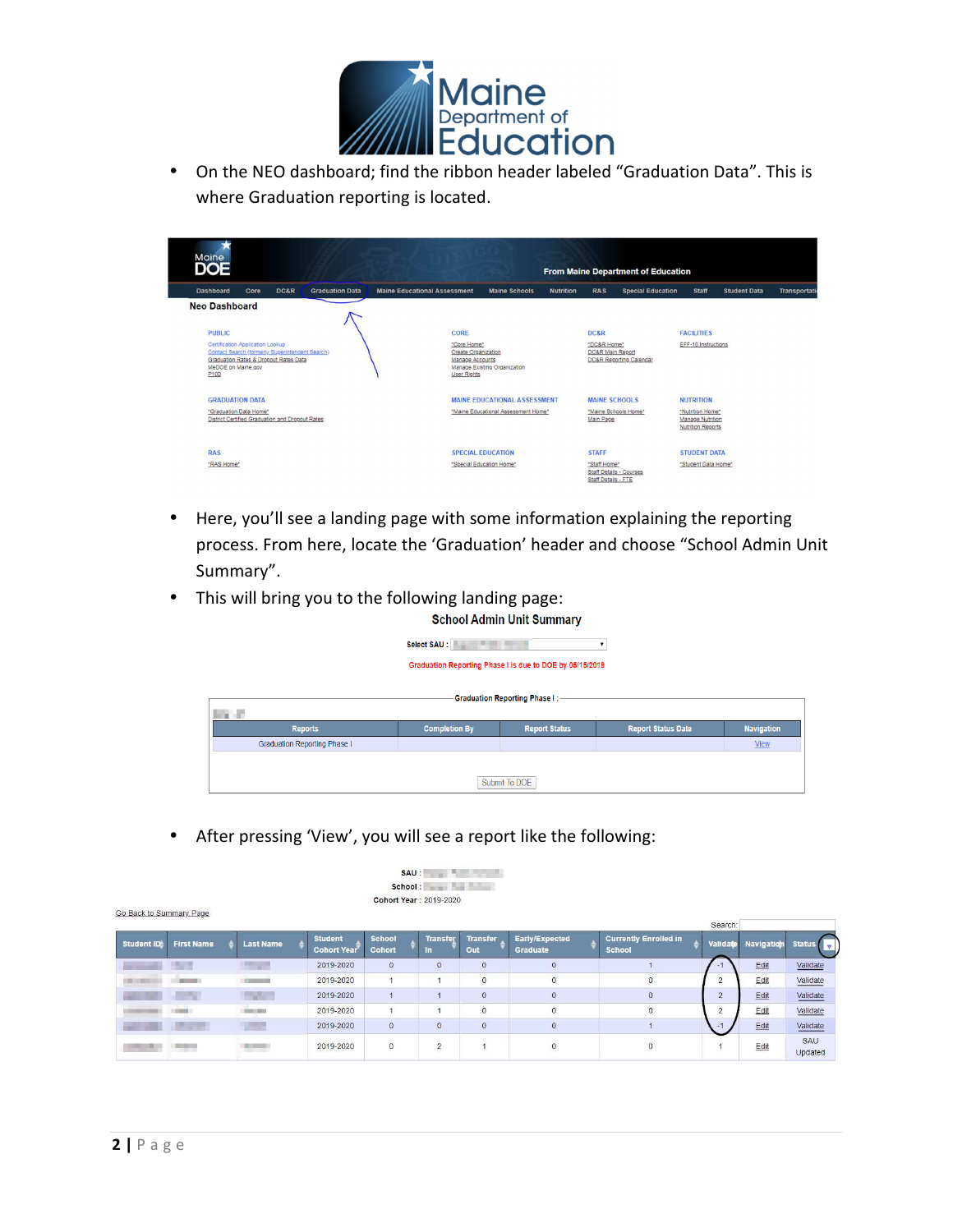

- Column Definitions:
	- $\circ$  School Cohort if a student was a 9<sup>th</sup> grader for the first time in your school, there is a 1 in this column. If not, there is a 0. Only 1 or 0 are valid for this column.
	- $\circ$  Transfer-In if a student transfers into your school after having already enrolled in a different school for grades 9 through 12 there is a 1 in this column for each time the student transfers in. There is no limitation on the maximum number of transfer ins there are however, there should be a comparable number of transfer outs as well.
	- $\circ$  Transfer-Out if a student transfers out of your school to attend a different school for grades 9 through 12 there is a 1 in this column for each time the student transfers out. There is no limitation on the maximum number of transfer outs there are however, there should be a comparable number of transfer ins as well.
	- o Early/Expected Graduate Students who graduated early in a previous school year will be listed in this column with a 1. Students who graduated earlier this school year will also be counted as 1 here.
	- $\circ$  Currently enrolled in School if the student is currently enrolled there will be a 1 in this column, otherwise it will be a 0.
	- $\circ$  Validate This is calculated by doing the following: School Cohort (+)plus TransferIn (-)minus TransferOut (-)minus Early Graduate (-)minus Currently Enrolled.

The ideal number in the Validate column is a 0. These are students that do not negatively affect your graduation rates. Anything other than a zero in the Validate column lowers your graduation rate. A value of 1 in the validate column could be a valid record so long as there is also a 1 in either the Currently Enrolled in School column or the student was a drop out at some point. If there is anything other than a 0 or a 1 in the Validate column, there is an issue with that record.

- $\circ$  Status this column has the possible following values:
	- $\checkmark$  DOE Updated the MDOE made the last change to this record
	- $\checkmark$  DOE Validate these are records that require the DOE to check with the school to validate it's accuracy. For example, if the student was exited with "Transfer to Post Secondary education", we will follow up to have you give us more information before we approve the use of that status.
	- $\checkmark$  SAU Updated the SAU or School made the last update for this record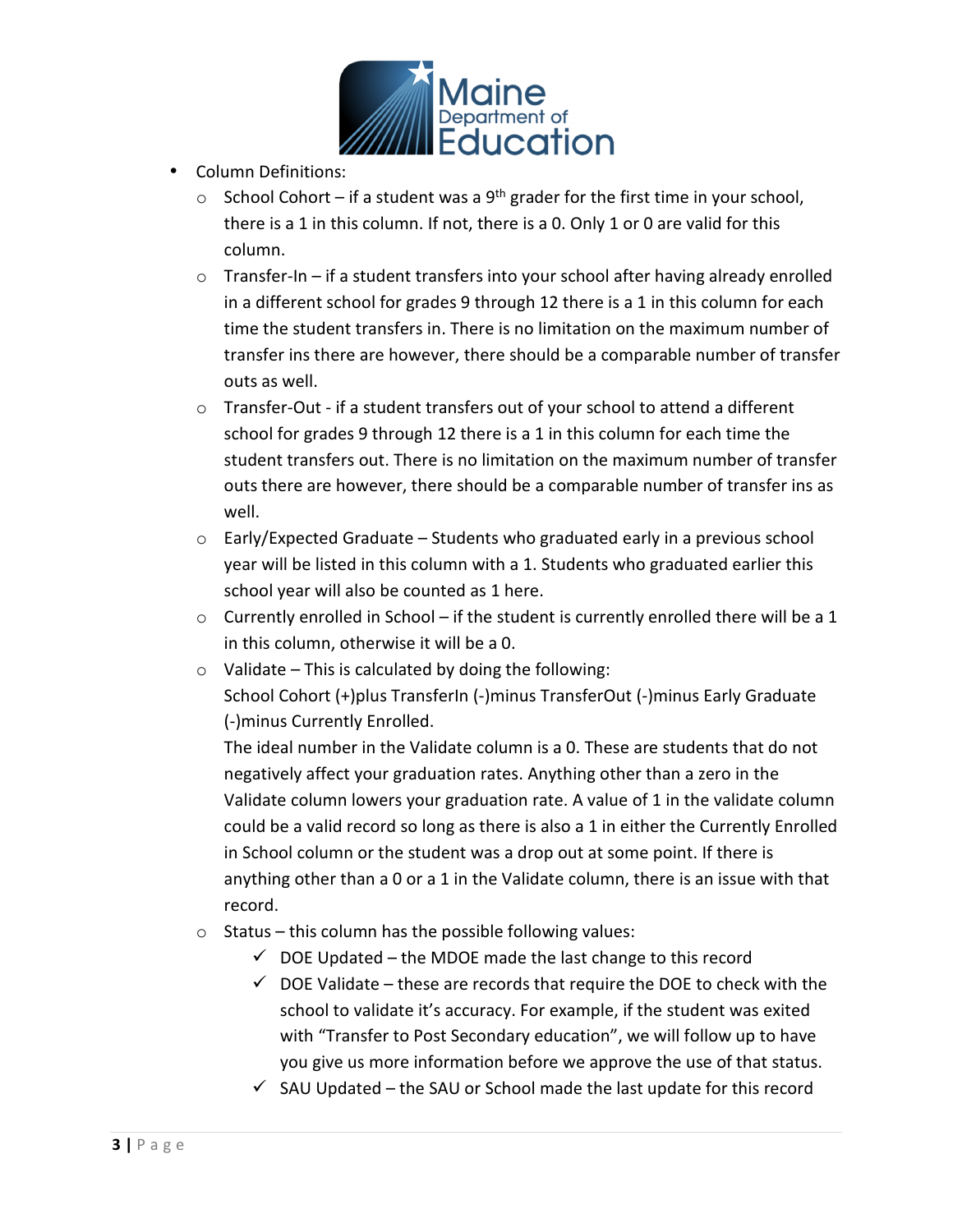

- $\checkmark$  NULL (blank) if this field is null, there have been no modifications to this record
- $\checkmark$  Validate there is something wrong with this record and you will be prevented from clicking the "Completed" button at the bottom of the report until the error has been fixed.
- Clean all 'Validates' in the status column
	- o **Validate = School Cohort + Transfer Ins Transfer Outs**
	- o A zero in the validate means the records are fine and no corrections are needed.
	- o A negative number in the validate column is an error. It means the student has extra transfer outs that don't align with their enrollments.
	- o A one is not always an error. A one is not an error if the student is currently enrolled, marked a dropout, or if the student will be returning for a 5<sup>th</sup> year. Other ones are an error.
	- o A number greater than one is an error. This means the student has an extra entrance to your school that doesn't align with their enrollments.
	- o In order to edit the first three years of your student's enrollment, just click the 'Edit' link or the Student Id of the student you wish to correct. Then click on the underlined grade for the record you wish to fix. You may only edit records with your school. For current year corrections, this will need to be handled in your local SIS and Synergy.
	- o For a breakdown of the implications from the Start/Exit codes, refer to **appendix A** and **appendix B** at the bottom of this document.

|                                                           | First Name: I<br><b>Last Name:</b> J<br><b>Cohort Year: 2017-2018</b> |                       |            |                                                                                                       |                                                                             |                  |                                                                                                        |                                            |                                  |                               |  |  |
|-----------------------------------------------------------|-----------------------------------------------------------------------|-----------------------|------------|-------------------------------------------------------------------------------------------------------|-----------------------------------------------------------------------------|------------------|--------------------------------------------------------------------------------------------------------|--------------------------------------------|----------------------------------|-------------------------------|--|--|
|                                                           | Search:                                                               |                       |            |                                                                                                       |                                                                             |                  |                                                                                                        |                                            |                                  |                               |  |  |
| <b>Grade</b> #                                            | School $\triangleq$                                                   | <b>School</b><br>Year | Start Date | <b>Original Start Status</b>                                                                          | <b>Final Start Status</b>                                                   | <b>End Date:</b> | <b>Original End Status</b>                                                                             | <b>Final End Status</b>                    | <b>School</b><br><b>Comments</b> | <b>DOE</b><br><b>Comments</b> |  |  |
| 09                                                        | Bangor<br>High<br>School                                              | $2014 -$<br>2015      | 8/15/2014  | 01821: Transfer from a public<br>school in the same local<br>education agency                         |                                                                             | 6/12/2015        | 03502:Not enrolled, eligible<br>to return                                                              |                                            |                                  |                               |  |  |
| $\frac{10}{ }$                                            | Bangor<br>High<br>School                                              | $2015 -$<br>2016      | 8/15/2015  | 01835:Re-entry from the<br>same school with no<br>interruption of schooling                           |                                                                             | 6/13/2016        | 03502:Not enrolled, eligible<br>to return                                                              |                                            |                                  |                               |  |  |
| $\left( \begin{smallmatrix} 11 \end{smallmatrix} \right)$ | Bangor<br>High<br>School                                              | $2016 -$<br>2017      | 8/15/2016  | 01835:Re-entry from the<br>same school with no<br>interruption of schooling                           |                                                                             | 6/16/2017        | 03502:Not enrolled, eligible<br>to return                                                              |                                            |                                  |                               |  |  |
|                                                           | Bangor<br>High<br>School                                              | $2017 -$<br>2018      | 8/15/2017  | 01835:Re-entry from the<br>same school with no<br>interruption of schooling                           | 01835:Re-entry from the<br>same school with no<br>interruption of schooling | 6/20/2018        | 03502:Not enrolled, eligible<br>to return                                                              | 03502: Not enrolled, eligible<br>to return | Yes                              |                               |  |  |
| 12                                                        | Bangor<br>High<br>School                                              | $2018 -$<br>2019      | 9/14/2018  | 01835:Re-entry from the<br>same school with no<br>interruption of schooling                           |                                                                             | 9/14/2018        | 01908: Transferred to a<br>public school in a different<br>local education agency in<br>the same state |                                            |                                  |                               |  |  |
| 12                                                        | Old Town<br>High<br>School                                            | $2018 -$<br>2019      | 9/17/2018  | 01822: Transfer from a public<br>school in a different local<br>education agency in the<br>same state |                                                                             |                  |                                                                                                        |                                            |                                  |                               |  |  |
|                                                           | Principal and a fifth and for                                         |                       |            |                                                                                                       |                                                                             |                  |                                                                                                        |                                            |                                  |                               |  |  |

Student ID: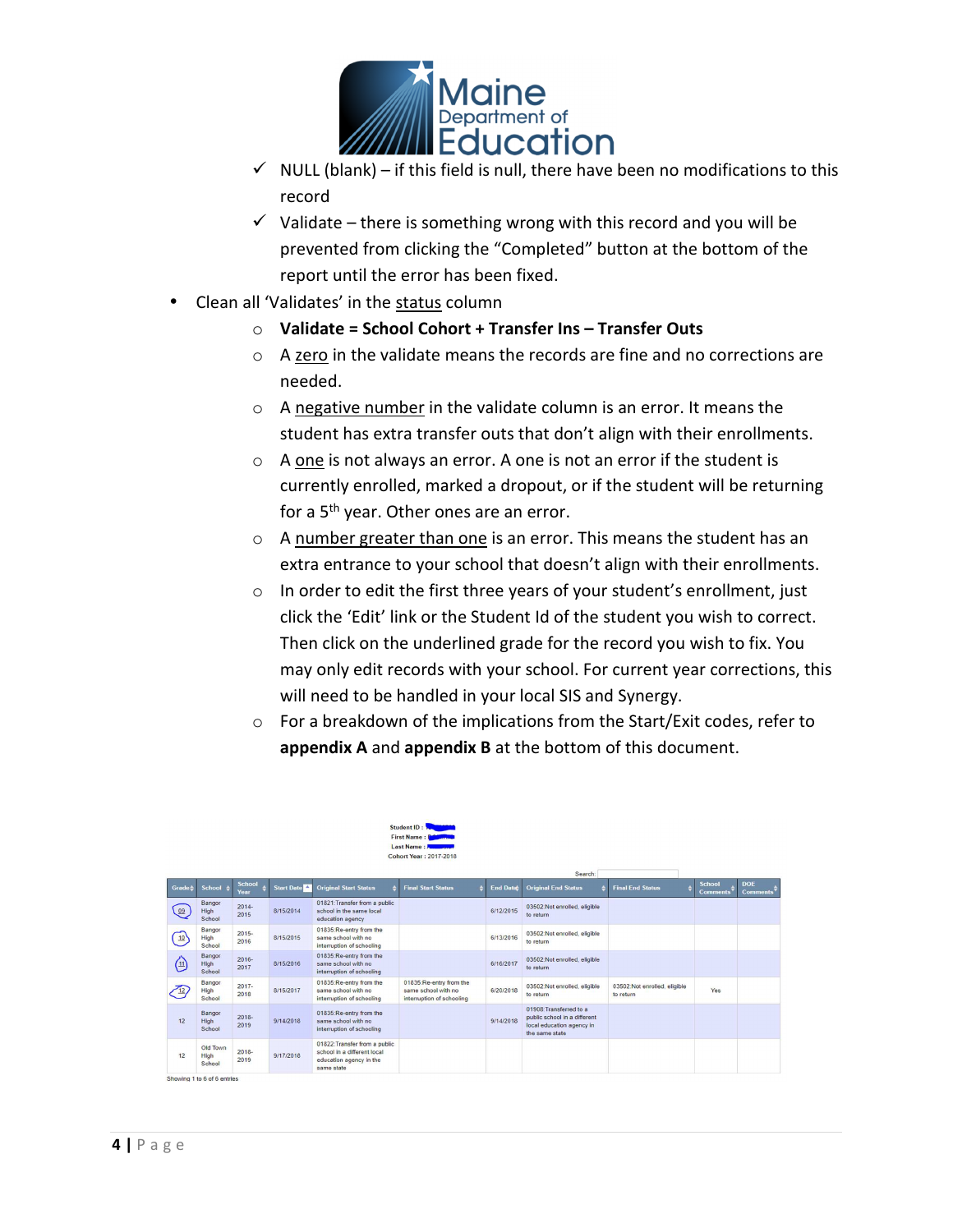

### **Submission Instructions:**

- Once you have cleaned all validates, you are ready to complete the report by clicking the 'Completed' button located at the bottom of the report page which lists your students.
- Go back to the report summary page then click the "Submit to DOE" button. If there is more than one high school in the district, all schools will need to have a status of "Completed" before the "Submit to DOE" button is enabled and can be clicked.
- This will complete Phase I.

## **Step 2 - Validate Start and Exit Statuses in Synergy**

### **Description/Purpose:**

The purpose of this step is crucial for the accuracy of graduation rate data. This step is not done in the NEO Graduation Module. This step is actually done in your local student information system and then either uploaded to Synergy or manually entered into Synergy. All students (grades pre-K through 12) must have an appropriate exit code; not just your high school students.

### **What is this data used for?**

Accurate start statuses and exit statuses are essential in calculating the proper Transfer-In and Transfer-Out counts when calculating graduation rates.

### **Completion Instructions:**

For the purpose of graduation rate calculations, these instructions will concentrate on high school students. However, it is very important that start and exit statuses for all students (grades pre-K through grade 12) have been validated.

The easiest way to view this information is by opening the Attending Student Report located under the Student Reports section in NEO. This will list all the students who attended your district/school in the current school year, as well as their exit codes.

If you come across any exit codes that need to be fixed or are still missing from students; They will need to be fixed in Synergy which will then carry over into the reports. It can take up to a day for your corrections to appear in the report. Before June 30th of the school year, all students must have an exit code. Null/blank values are not allowed. July 1st begins the new school year and from that day on you will not be allowed to modify previous school year data.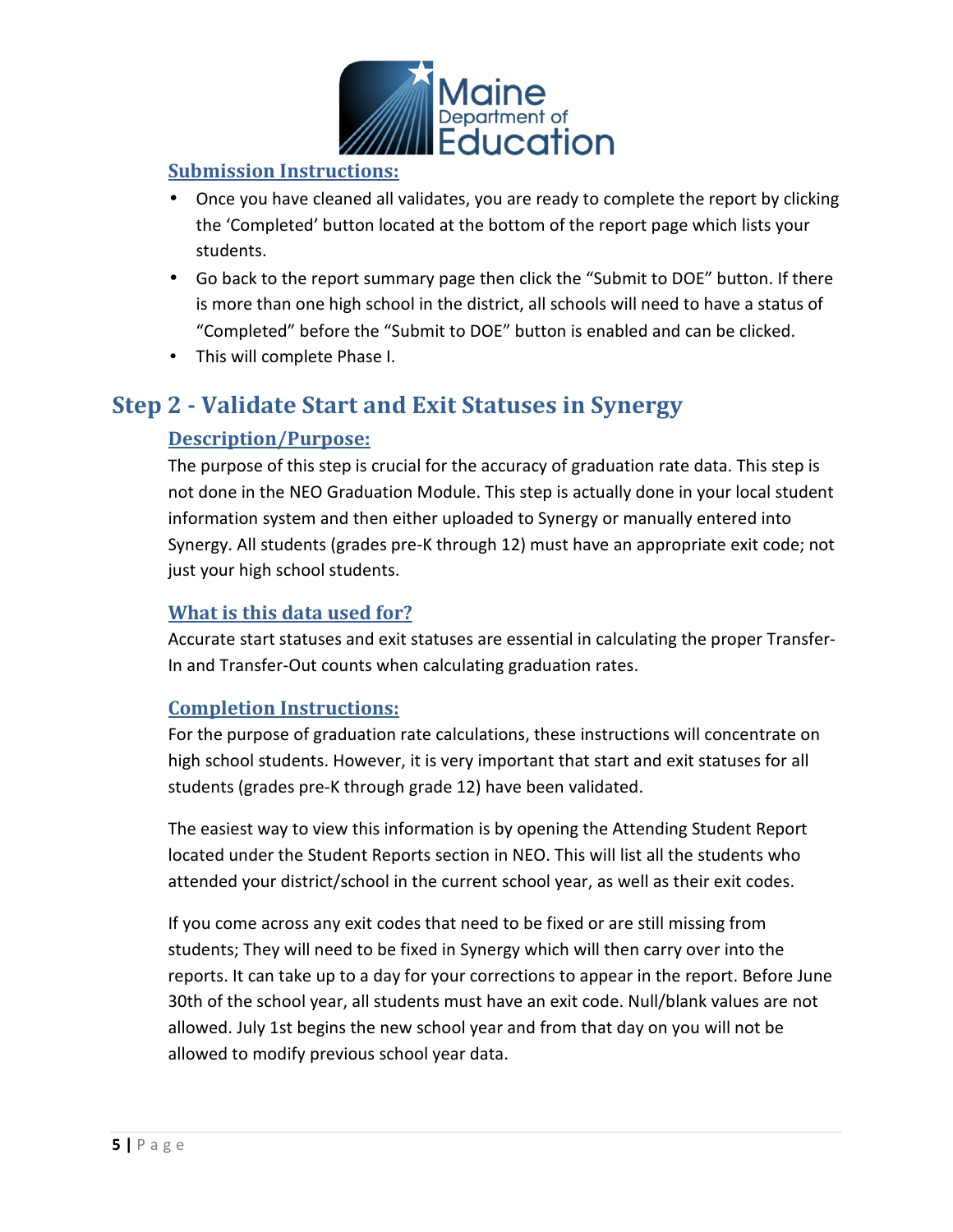

### **Certification / Submission Instructions:**

There is no specific certification for this step nor is there a report that must be submitted. This step can be done anytime during the year and should be something that schools look at often throughout the year. The school year officially ends on June 30<sup>th</sup> of every year. It is crucial that this step is completed before that date as once we roll over the school year, you will not be able to modify a student's start or exit status within Synergy.

# **Graduation Reporting Phase II: (NEO Graduation Module):**

### **Description/Purpose:**

The purpose of this reporting is to allow schools to go into the reports and validate that the information in their completers, 4-year, 5-year and 6-year reports is correct and accurate. The student's last exit code can be found/edited right inside these reports. The only changes we are allowing are changes to a graduate status or a not enrolled status.

### **What is this data used for?**

Adjusted Cohort Graduation Rates (ACGR) are reported annually by the Maine DOE to the USDOE for all public high schools and all publicly funded students attending private schools. In addition, the ACGR is used for school accountability determinations. The State calculates 4-year, 5-year and 6-year Adjusted Cohort Graduation Rates.

### **Due Dates:**

- Open Date: 7/1/2020
- Due Date: 8/30/2020

### **Completion Instructions:**

*This requires access to the NEO Graduation Module. If you need access and do not have it, you will need to call the Helpdesk at 207-624-6896.* 

• On the NEO dashboard; find the ribbon header labeled "Graduation Data". This is also where Graduation Reporting Phase II is located.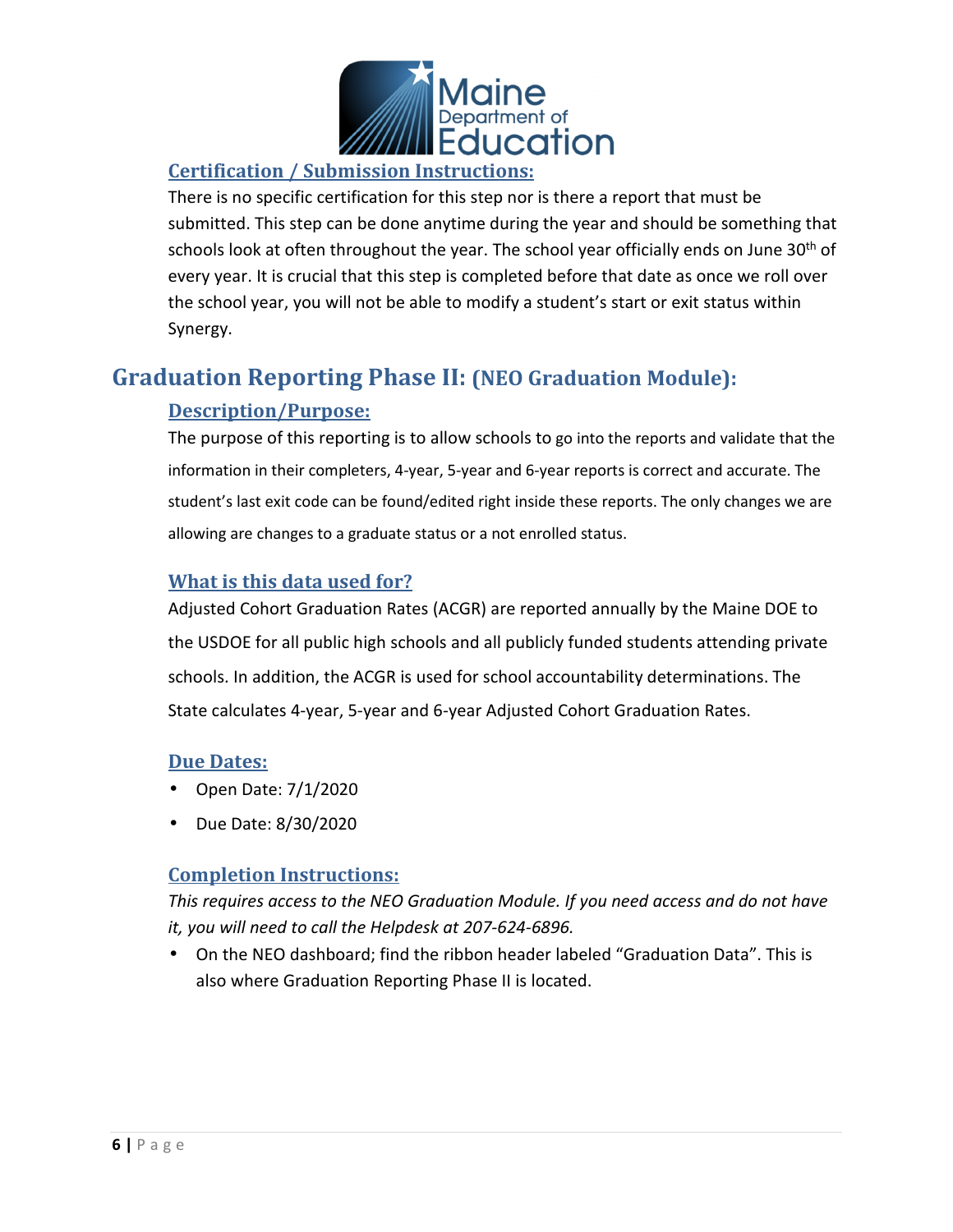

| ж<br>Maine<br><b>DOE</b>                                                                                                                                               |                 |                        |                                     |                                                                                                             |                  |                                     | From Maine Department of Education |                                                           |                     |             |
|------------------------------------------------------------------------------------------------------------------------------------------------------------------------|-----------------|------------------------|-------------------------------------|-------------------------------------------------------------------------------------------------------------|------------------|-------------------------------------|------------------------------------|-----------------------------------------------------------|---------------------|-------------|
| <b>Dashboard</b><br>Core                                                                                                                                               | <b>DC&amp;R</b> | <b>Graduation Data</b> | <b>Maine Educational Assessment</b> | <b>Maine Schools</b>                                                                                        | <b>Nutrition</b> | <b>RAS</b>                          | <b>Special Education</b>           | <b>Staff</b>                                              | <b>Student Data</b> | Transportat |
| <b>Neo Dashboard</b>                                                                                                                                                   |                 |                        |                                     |                                                                                                             |                  |                                     |                                    |                                                           |                     |             |
| <b>PUBLIC</b>                                                                                                                                                          |                 |                        | CORE                                |                                                                                                             |                  | <b>DC&amp;R</b>                     |                                    | <b>FACILITIES</b>                                         |                     |             |
| Certification Application Lookup<br>Contact Search (formerly Superintendent Search)<br>Graduation Rates & Dropout Rates Data<br>MeDOE on Maine.gov<br>P <sub>100</sub> |                 |                        |                                     | "Core Home"<br>Create Organization<br>Manage Accounts<br>Manage Existing Organization<br><b>User Rights</b> |                  | "DC&R Home"<br>DC&R Main Report     | DC&R Reporting Calendar            | EFF-10 Instructions                                       |                     |             |
| <b>GRADUATION DATA</b>                                                                                                                                                 |                 |                        |                                     | <b>MAINE EDUCATIONAL ASSESSMENT</b>                                                                         |                  | <b>MAINE SCHOOLS</b>                |                                    | <b>NUTRITION</b>                                          |                     |             |
| "Graduation Data Home"<br>District Certified Graduation and Dropout Rates                                                                                              |                 |                        |                                     | "Maine Educational Assessment Home"                                                                         |                  | Main Page                           | "Maine Schools Home"               | "Nutrition Home"<br>Manage Nutrition<br>Nutrition Reports |                     |             |
| <b>RAS</b>                                                                                                                                                             |                 |                        |                                     | <b>SPECIAL EDUCATION</b>                                                                                    |                  | <b>STAFF</b>                        |                                    | <b>STUDENT DATA</b>                                       |                     |             |
| "RAS Home"                                                                                                                                                             |                 |                        |                                     | "Special Education Home"                                                                                    |                  | "Staff Home"<br>Staff Details - FTE | Staff Details - Courses            | "Student Data Home"                                       |                     |             |

• From here, locate the 'Graduation' header and choose "School Admin Unit Summary". You will see four reports. All reports need to be completed individually and then submitted together.

| <b>School Admin Unit Summary</b>                                                                                                |                      |                      |                           |                   |  |  |  |  |  |
|---------------------------------------------------------------------------------------------------------------------------------|----------------------|----------------------|---------------------------|-------------------|--|--|--|--|--|
| Select SAU :                                                                                                                    |                      |                      |                           |                   |  |  |  |  |  |
| <b>Attending Students Reports:-</b>                                                                                             |                      |                      |                           |                   |  |  |  |  |  |
| <b>Reports</b>                                                                                                                  | <b>Completion By</b> | <b>Report Status</b> | <b>Report Status Date</b> | <b>Navigation</b> |  |  |  |  |  |
| Completers                                                                                                                      |                      |                      |                           | View              |  |  |  |  |  |
| 4 YR Graduation                                                                                                                 |                      |                      |                           | View              |  |  |  |  |  |
| 5 YR Graduation                                                                                                                 |                      |                      |                           | View              |  |  |  |  |  |
| 6 YR Graduation                                                                                                                 |                      |                      |                           | View              |  |  |  |  |  |
| <b>SAU Graduation and Dropout Status</b><br>Submit to DOE<br>DOE Send to SAU for corrections<br><b>Submit For Certification</b> |                      |                      |                           |                   |  |  |  |  |  |

- Similar to Phase I, except you may only edit the final end status now. The following screenshots below are taken from the 4-year report.
- For a list of exit codes and their implications, refer to **appendix B**.

|       |                     |                       |            |                                                                               | Student ID: 1<br>First Name:<br>Last Name:<br><b>Cohort Year: 2018-2019</b> |                 |                                           |                         |               |                 |                               |                          |
|-------|---------------------|-----------------------|------------|-------------------------------------------------------------------------------|-----------------------------------------------------------------------------|-----------------|-------------------------------------------|-------------------------|---------------|-----------------|-------------------------------|--------------------------|
|       |                     |                       |            |                                                                               |                                                                             |                 |                                           | Search:                 |               |                 |                               |                          |
| Grade | School $\triangleq$ | <b>School</b><br>Year | Start Date | <b>Original Start Status</b>                                                  | <b>Final Start Status</b>                                                   | <b>End Date</b> | <b>Original End Status</b>                | <b>Final End Status</b> | <b>School</b> | <b>Comments</b> | <b>DOE</b><br><b>Comments</b> | Recalculate $\triangleq$ |
| QQ    |                     | $2015 -$<br>2016      | 8/15/2015  | 01821: Transfer from a<br>public school in the same<br>local education agency |                                                                             | 6/13/2016       | 03502:Not enrolled.<br>eligible to return |                         |               |                 |                               | Recalculate              |
| 10    |                     | $2016 -$<br>2017      | 8/15/2016  | 01835:Re-entry from the<br>same school with no<br>interruption of schooling   |                                                                             | 6/16/2017       | 03502:Not enrolled.<br>eligible to return |                         |               |                 |                               | Recalculate              |
| 11    |                     | $2017 -$<br>2018      | 8/15/2017  | 01835:Re-entry from the<br>same school with no<br>interruption of schooling   |                                                                             | 6/20/2018       | 03502:Not enrolled.<br>eligible to return |                         |               |                 |                               | Recalculate              |
|       |                     | $2018 -$<br>2019      | 8/15/2018  | 01835:Re-entry from the<br>same school with no<br>interruption of schooling   |                                                                             |                 |                                           |                         |               |                 |                               | N/A                      |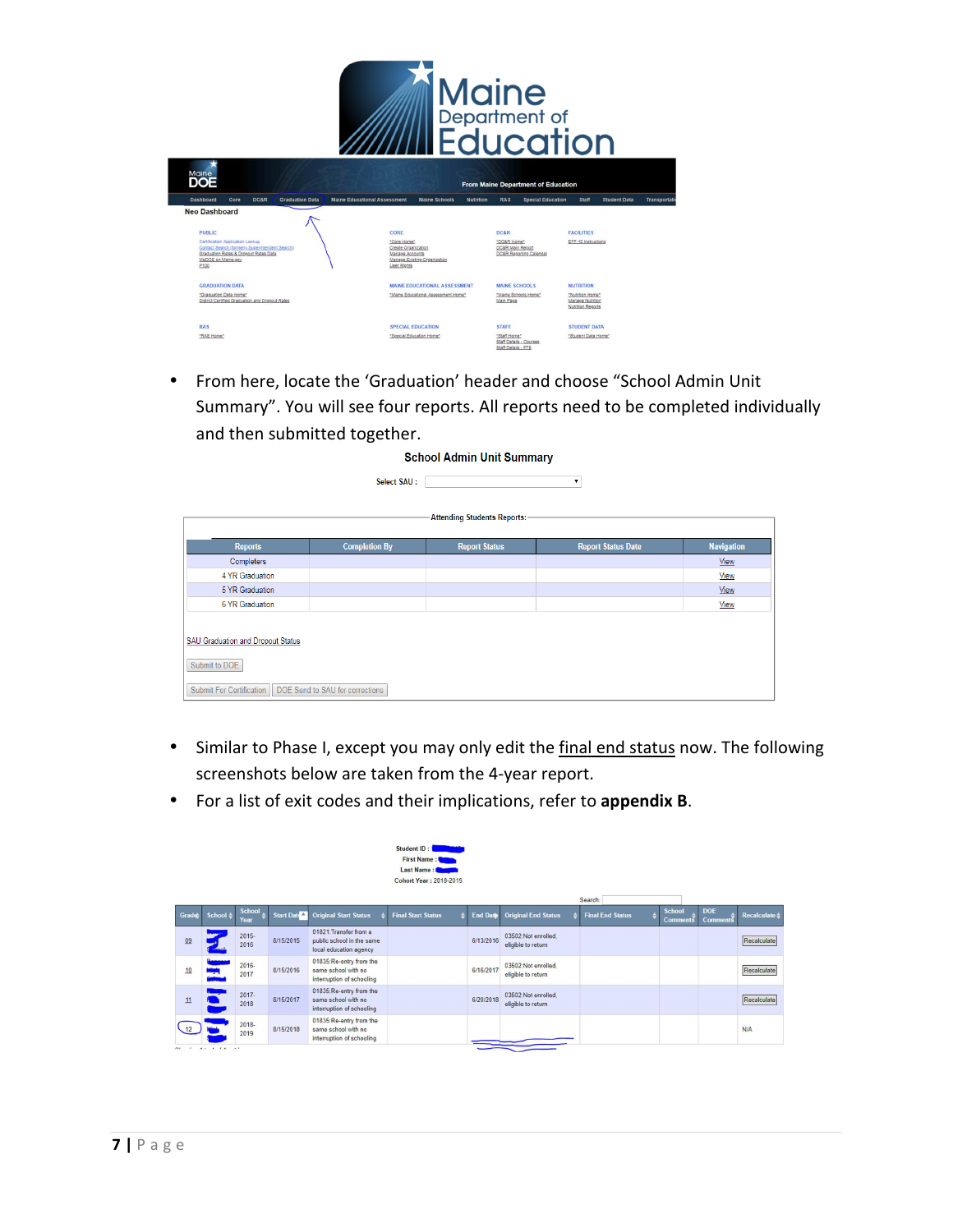

• Once you have cleaned all validates, you are ready to complete the report via the 'Completed' button located at the bottom of the report

| <b><i><u>Participation</u></i></b>      | 2018-2019 |             |    | 0                     |  |    |    |              | Edit |  |
|-----------------------------------------|-----------|-------------|----|-----------------------|--|----|----|--------------|------|--|
| <b>ALLIMORES</b><br>10 <sub>2</sub>     | 2018-2019 |             | 0  | $\mathbf{0}$          |  | 0  |    | $\mathbf{0}$ | Edit |  |
| <b>ABADDOCARD</b>                       | 2018-2019 |             |    | $\bf{0}$              |  |    |    | o            | Edit |  |
| <b><i>Contractor Service States</i></b> | 2018-2019 |             | 0  | $\mathbf{0}$          |  | 0  |    | $\mathbf{0}$ | Edit |  |
| <b>Totals</b>                           |           | ----<br>177 | 72 | <b>All Card</b><br>40 |  | 47 | 18 |              |      |  |

Showing 1 to 233 of 233 entries





- The 5-Year and the 6-Year reports are set up just like the 4-Year report, with the only difference being the 5-Year contains students from the previous cohort and the 6- Year students are the cohort before that.
- The last report to be completed is the completers report. This report lists all of your students, regardless of cohort, who graduated in the current school year. If a student shows a count of 0, this means they were marked as a graduate and was later corrected to not being a graduate.

|                             |                   |   |                                                       |   | sau:                                                                                       |                                                    |                                 |        |
|-----------------------------|-------------------|---|-------------------------------------------------------|---|--------------------------------------------------------------------------------------------|----------------------------------------------------|---------------------------------|--------|
|                             |                   |   |                                                       |   | School:<br>.                                                                               |                                                    |                                 |        |
|                             |                   |   |                                                       |   | School Year: 2017-2018                                                                     |                                                    |                                 |        |
|                             |                   |   |                                                       |   |                                                                                            |                                                    |                                 |        |
|                             |                   |   |                                                       |   |                                                                                            |                                                    |                                 |        |
|                             |                   |   | Graduates with Regular Maine Learning Results Diploma |   |                                                                                            | constitution of the company of the constitution of |                                 |        |
|                             |                   |   |                                                       |   | Number of Graduates with Regular Maine Learning Results Diploma for Cohort Year(2016-2017) |                                                    |                                 |        |
|                             |                   |   |                                                       |   | Number of Graduates with Regular Maine Learning Results Diploma for Cohort Year(2017-2018) |                                                    |                                 |        |
|                             |                   |   |                                                       |   |                                                                                            |                                                    | TOTAL:                          |        |
| Go Back to Summary Page     |                   |   |                                                       |   |                                                                                            |                                                    |                                 |        |
|                             |                   |   |                                                       |   |                                                                                            |                                                    | Search                          |        |
| Student (U.S.)              | <b>First Name</b> | ٠ | <b>Last Nume</b>                                      | ٠ | <b>Student Cubort Year</b>                                                                 | <b>Completion Count 2</b>                          | <b><i><u>Ravigation</u></i></b> | Status |
|                             |                   |   |                                                       |   | 2016-2017                                                                                  |                                                    | East                            |        |
|                             |                   |   |                                                       |   | 2017-2018                                                                                  |                                                    | Edit                            |        |
|                             |                   |   |                                                       |   | 2017-2018                                                                                  |                                                    | tar.                            |        |
| Showing 1 to 3 of 3 entries |                   |   |                                                       |   |                                                                                            |                                                    |                                 |        |

## **Certification Instructions:**

- The DOE will then review your report and will contact your superintendent letting them know if your completed report was accepted or rejected.
- If accepted, your superintendent will then need to 'certify' the report. To find this, hover the 'Graduation' tab and select "District Graduation Status Summary".
- You will then see the district(s) you have access to view. Click on the "Certify" link to view the finalized data. Those with the Superintendent security role will see the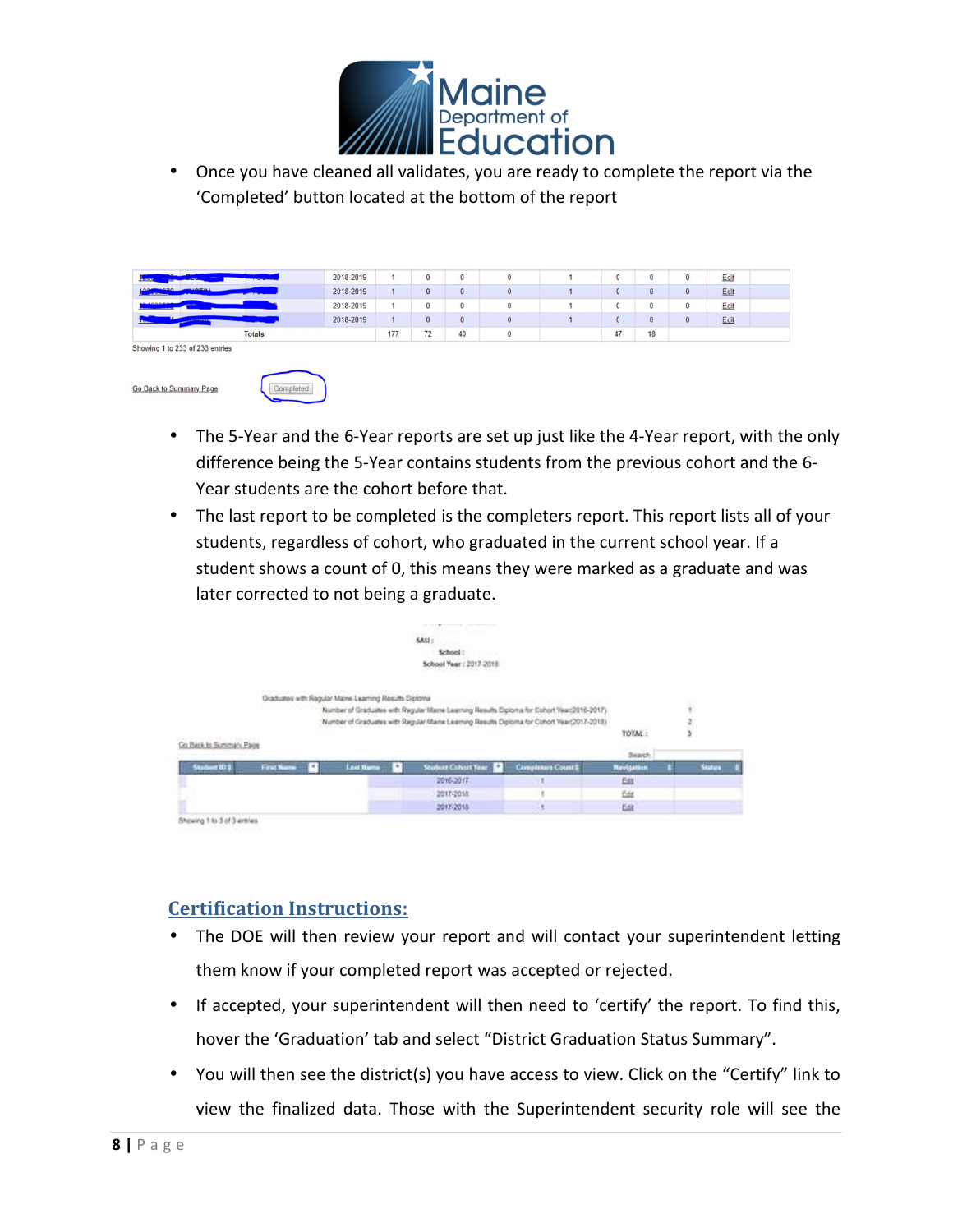

Certify button at the bottom of the report. Those with SAU Admin security role will see the report but not see the Certify button.

• If you agree with the data displayed, click the certify button. The data is not final until all Maine high schools have certified their data. If the DOE needs to modify your previously certified data, we will notify the superintendent that we had to make a modification and will ask for the report to be recertified.

### **Once the 'Certify' button is pressed by the district's Superintendent, this will complete the Graduation reporting process.**

# **Contact Information**

**Helpdesk Email**: MEDMS.Helpdesk@maine.gov **Phone**: (207) 624-6896

**Trevor Burns** - Student Data Coordinator **Ema**il: Trevor.R.Burns@maine.gov **Phone**: (207) 624-6678

# **Appendix**

#### **A: Starts**

| <b>Start Code</b> | <b>Start Reason</b>                                                                      | <b>Transfer In</b>            |
|-------------------|------------------------------------------------------------------------------------------|-------------------------------|
| 01821             | Transfer from a public school in the same local education agency                         | Yes w/ previous<br>enrollment |
| 01822             | Transfer from a public school in a different local education agency<br>in the same state | Yes w/ previous<br>enrollment |
| 01823             | Transfer from a public school in a different state                                       | Yes                           |
| 01830             | Transfer from a school outside of the country                                            | Yes                           |
| 01831             | Transfer from an institution                                                             | Yes w/ previous<br>enrollment |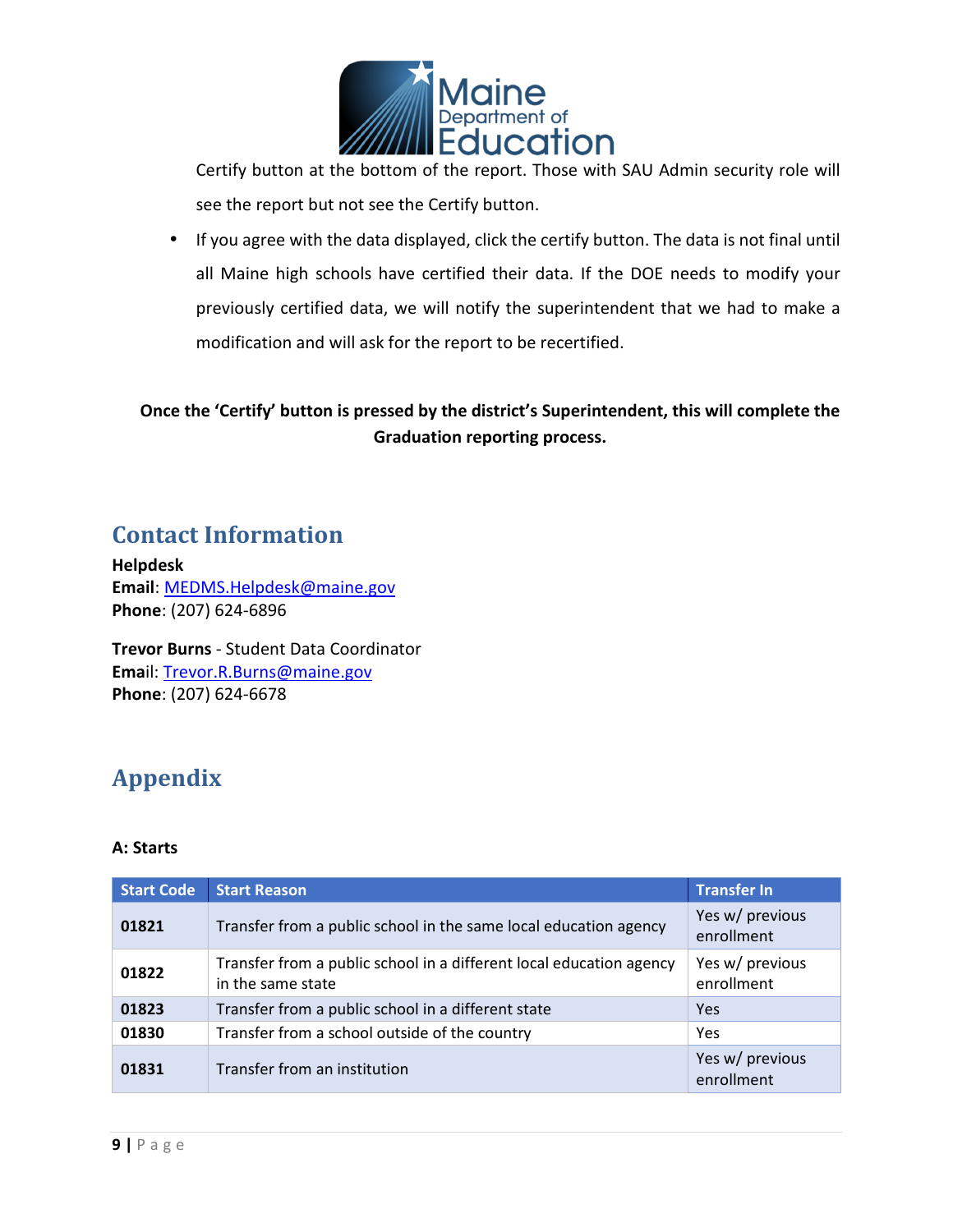

| 01832 | Transfer from a charter school                                   | Yes w/ previous<br>enrollment |
|-------|------------------------------------------------------------------|-------------------------------|
| 01833 | Transfer from home schooling                                     | Yes                           |
| 01835 | Re-entry from the same school with no interruption of schooling  | No                            |
| 01836 | Re-entry after a voluntary withdrawal (from same school)         | <b>No</b>                     |
| 01837 | Re-entry after an involuntary withdrawal (from same school)      | No.                           |
| 01838 | Original entry into a United States school                       | <b>Yes</b>                    |
| 00015 | Transfer from an approved Maine private school                   | Yes                           |
| 00041 | Re-entry after a voluntary withdrawal (from different school)    | Yes w/ previous<br>enrollment |
| 00051 | Re-entry after an involuntary withdrawal (from different school) | Yes w/ previous<br>enrollment |

#### **B: Exits**

| <b>Exit</b><br><b>Code</b> | <b>Exit Reason</b>                                                                              | <b>Dropout</b>        | <b>Transfer</b><br>Out | <b>Conditions</b>                                                                                                                                                                   |
|----------------------------|-------------------------------------------------------------------------------------------------|-----------------------|------------------------|-------------------------------------------------------------------------------------------------------------------------------------------------------------------------------------|
| 01907                      | <b>Transfer to a Maine</b><br>public school in same<br><b>LEA</b>                               | No $w/$<br>Conditions | Yes w/<br>Conditions   | To be granted the transfer out:<br>An enrollment will need to be created<br>before October 1st of the following<br>school year, with the same LEA.                                  |
| 01908                      | Transferred to a public<br>school in a different<br>local education agency<br>in the same state | No $w/$<br>Conditions | Yes w/<br>Conditions   | To be granted the transfer out:<br>An enrollment will need to be created<br>before October 1st of the following<br>school year, with a different LEA.                               |
| 01909                      | Transferred to a school<br>in a different state                                                 | No                    | Yes                    |                                                                                                                                                                                     |
| 01916                      | Transferred to a school<br>outside of the country                                               | No                    | Yes                    |                                                                                                                                                                                     |
| 01917                      | Transferred to an<br>institution                                                                | No $w/$<br>Conditions | Yes w/<br>Conditions   | To be granted the transfer out:<br>Student must be committed to an<br>institution by October 1st of the<br>following school year. This does not<br>include students being detained. |
| 01918                      | <b>Transferred to home</b><br>schooling                                                         | <b>No</b>             | Yes                    |                                                                                                                                                                                     |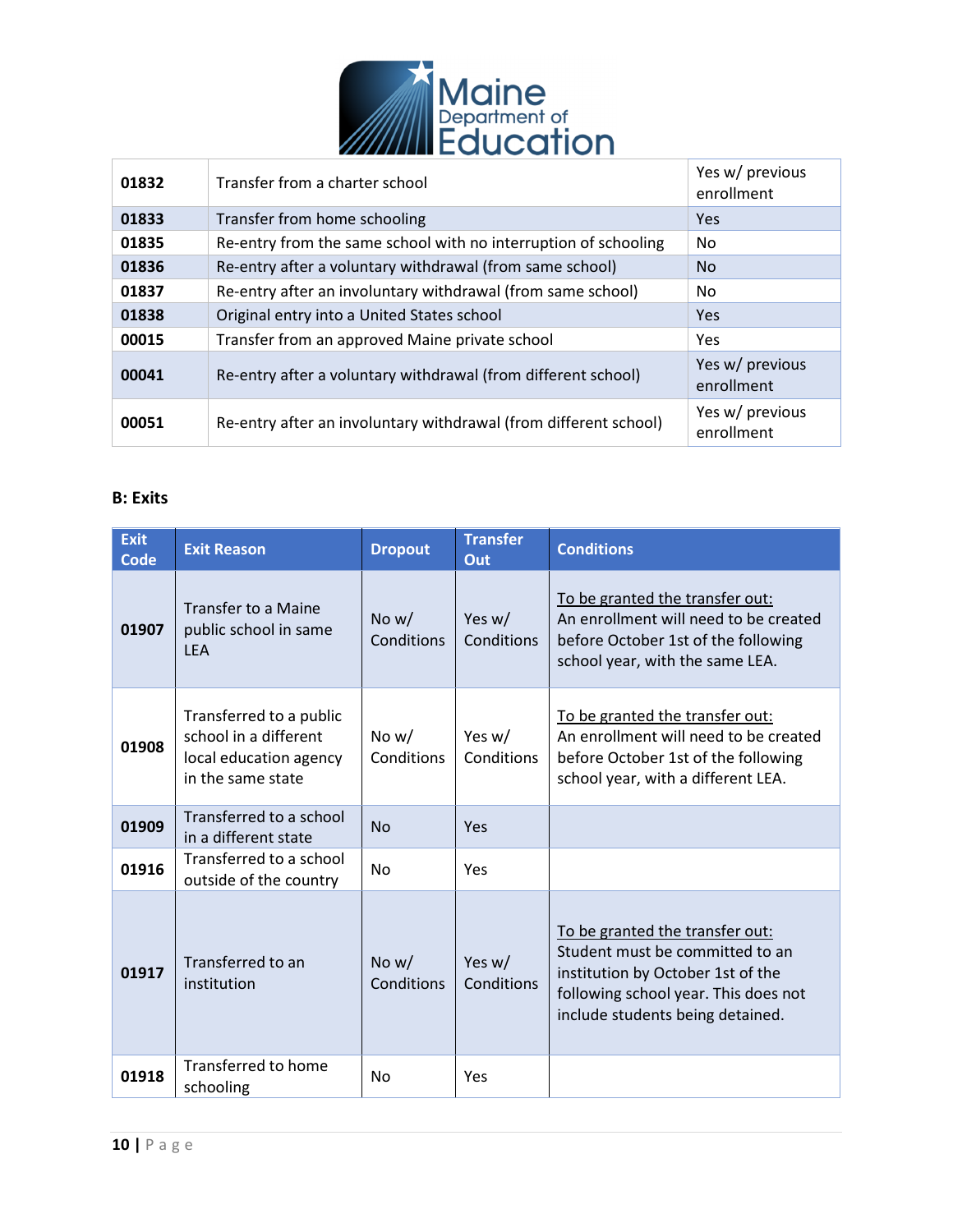

| 01919 | Transferred to a charter<br>school                                                                | No $w/$<br>Conditions | Yes w/<br>Conditions | To be granted the transfer out:<br>An enrollment will need to be created<br>before October 1st of the following<br>school year, with a charter school. |
|-------|---------------------------------------------------------------------------------------------------|-----------------------|----------------------|--------------------------------------------------------------------------------------------------------------------------------------------------------|
| 01921 | Graduated with regular,<br>advanced, International<br>Baccalaureate, or other<br>type of diploma  | No                    | <b>No</b>            |                                                                                                                                                        |
| 01923 | <b>Died</b>                                                                                       | <b>No</b>             | Yes                  |                                                                                                                                                        |
| 01925 | Expelled                                                                                          | Yes                   | <b>No</b>            |                                                                                                                                                        |
| 01926 | Reached maximum age<br>for services                                                               | Yes                   | <b>No</b>            |                                                                                                                                                        |
| 01927 | Discontinued schooling<br>(student formally<br>withdraws)                                         | No w/<br>Conditions   | N <sub>o</sub>       | To not be considered a dropout:<br>An enrollment will need to be created<br>before October 1st of the following<br>school year.                        |
| 01930 | Enrolled in a<br>postsecondary early<br>admission program,<br>eligible to return                  | <b>No</b>             | Yes                  |                                                                                                                                                        |
| 01931 | Not enrolled, unknown<br>status                                                                   | No $w/$<br>Conditions | No                   | To not be considered a dropout:<br>An enrollment will need to be created<br>before October 1st of the following<br>school year.                        |
| 03502 | Not enrolled, eligible to<br>return                                                               | No $w/$<br>Conditions | <b>No</b>            | To not be considered a dropout:<br>An enrollment will need to be created<br>before October 1st of the following<br>school year.                        |
| 03503 | Enrolled in a foreign<br>exchange program,<br>eligible to return                                  | No                    | Yes                  |                                                                                                                                                        |
| 03504 | Withdrawn from school,<br>under the age for<br>compulsory attendance;<br>eligible to return       | No                    | <b>No</b>            |                                                                                                                                                        |
| 73060 | Officially withdrew and<br>enrolled in ABE, adult<br>secondary education, or<br>adult ESL program | Yes                   | No                   |                                                                                                                                                        |

 $\Box$ 

T